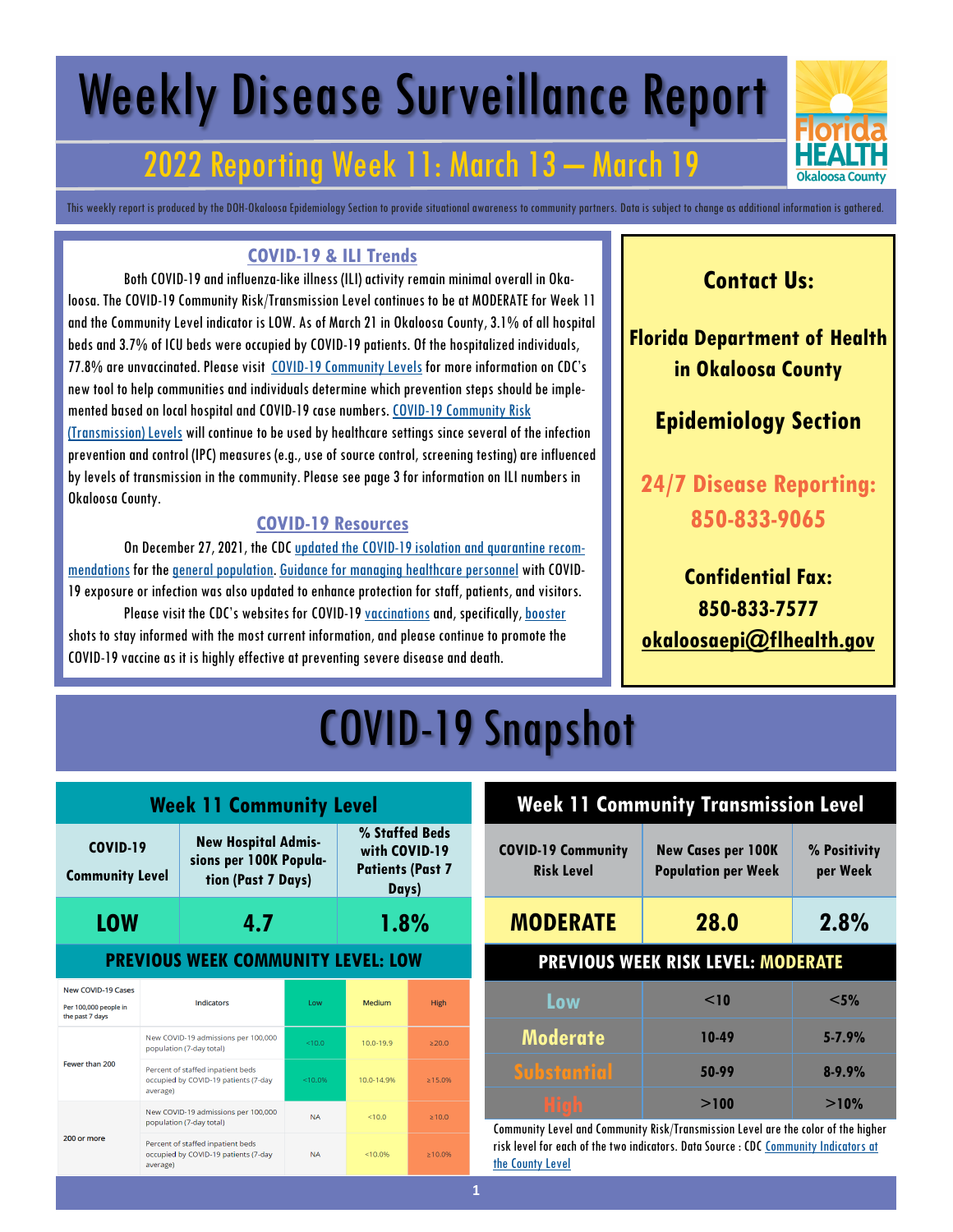## COVID-19 Fully **COVID-19 in Okaloosa County**

Week 11: March 13 – March 19



**Figure 1:** Cumulative number of fully vaccinated Okaloosa residents as compared to COVID-19 cases per week. Data reported through previous Sunday. Data Source: Merlin & CDC [COVID Data Tracker](https://covid.cdc.gov/covid-data-tracker/#vaccinations)

| <b>Week 11 Review</b>                          | <b>Difference</b><br>from Wk10 |                              |
|------------------------------------------------|--------------------------------|------------------------------|
| <b>Resident Case Count</b>                     | 59                             | $+20$                        |
| <b>Resident Case Count per 100K Population</b> | 28.0                           | $+9.4$                       |
| <b>Average Resident Cases per Day</b>          | 8.4                            | $+2.8$                       |
| <b>Percent Positivity</b>                      | 2.8%                           | $+0.5$                       |
|                                                |                                | Data Source: Merlin Database |

**Vaccinated = No Quarantine**

**The Florida Department of Health (FDOH) provides the Centers for Disease Control and Prevention (CDC) with county COVID-19 data, including deaths.** 

**Please visit the [COVID-19 Community Profile Report](https://healthdata.gov/Health/COVID-19-Community-Profile-Report/gqxm-d9w9) webpage to obtain death data by downloading the most recent excel file and locating Okaloosa on the 'Counties' tab.** 

**For questions related to COVID-19 death data, please contact the FDOH Office of Communications at 850-245-4111 or [NewsMedia@flhealth.gov.](mailto:NewsMedia@flhealth.gov)**

| <b>COVID-19 VACCINATIONS</b>                                               |                 |           |
|----------------------------------------------------------------------------|-----------------|-----------|
| <b>Fully-Vaccinated</b><br><b>Groups</b>                                   | <b>OKALOOSA</b> | <b>US</b> |
| % of Population $\ge$<br>5 Years of Age                                    | 68.0%           | 69.5%     |
| % of Population $\ge$<br>12 Years of Age                                   | 73.8%           | 73.8%     |
| % of Population $\ge$<br>76.5%<br>18 Years of Age                          |                 | 75.3%     |
| % of Population $\ge$<br><b>65 Years of Age</b>                            | 95.0%           | 88.9%     |
| Data reported through previous Sunday. Data Source: CDC COVID Data Tracker |                 |           |

**2**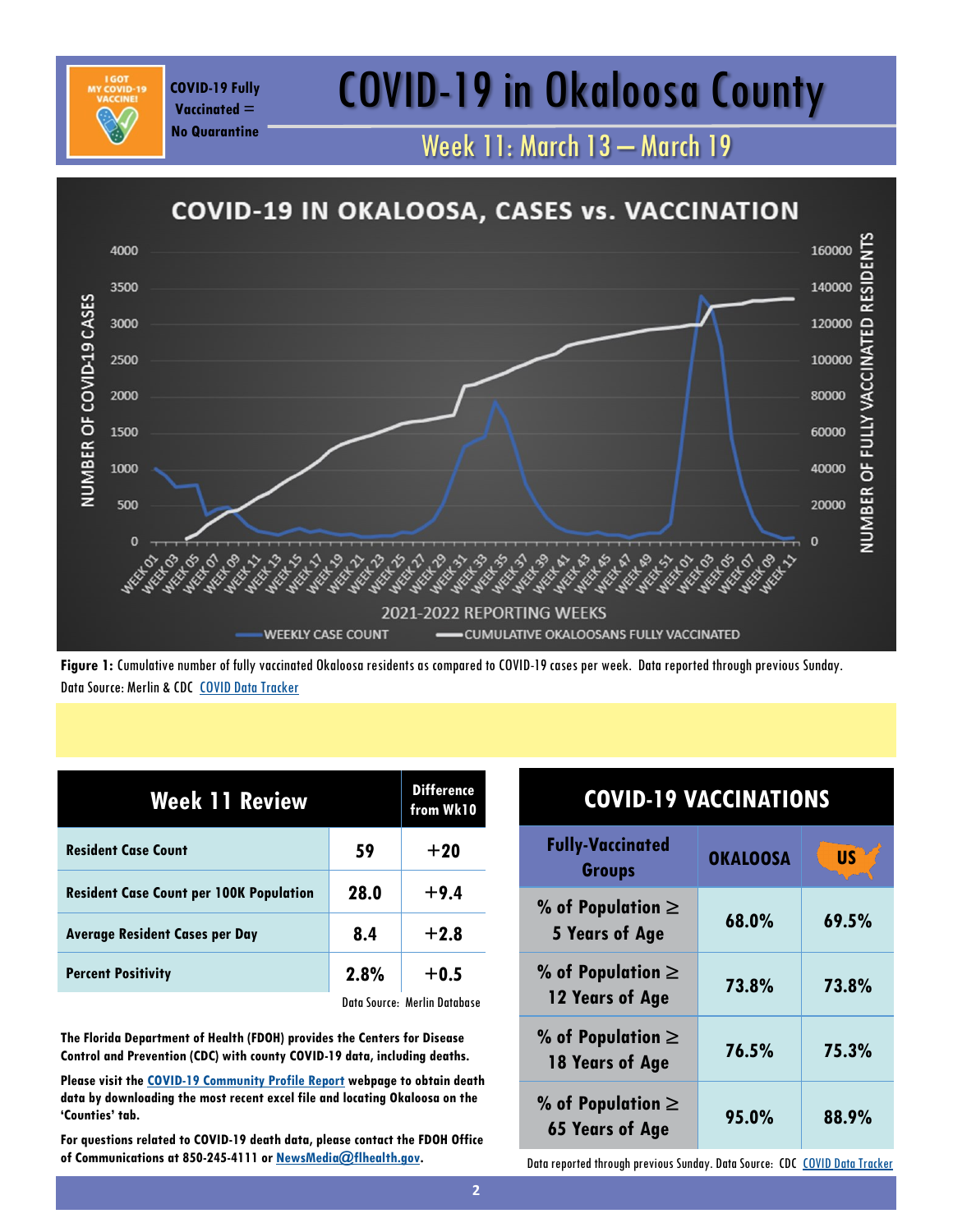## Influenza-Like Illness

### Week 11: March 13 – March 19

**Influenza-like Illness (ILI)** is defined as fever greater than or equal to 100°F AND cough and/or sore throat in the absence of another known cause.



**ANALYSIS**: During Week 11, flu reporting partners and ESSENCE (a syndromic surveillance system) reported a plateau in ILI activity for Okaloosa County. The percentage of ILI ED visits in Okaloosa County decreased slightly from 2.59% during Week 10 to 2.55% during Week 11. Flu partners reported nine positive rapid influenza tests this week (8 Influenza Type A and 1 Type B). Over the past three weeks, 14 out of 122 influenza specimens submitted to the state lab were positive (11 Influenza A unspecified, 2 Influenza A H3, 1 Influenza B unspecified). There were no ILI admissions, outbreaks, or deaths reported this week. The percentage of total ILI ED visits for Week 11 is higher than that of Week 11 last year.

Note: Other respiratory syndromes can be represented by increased ILI case numbers. Data Source: ESSENCE

| % ILI by Age Group<br><b>Week 11, 2022</b> |                    |                                  |                              |
|--------------------------------------------|--------------------|----------------------------------|------------------------------|
| Age<br>Range                               | Ш<br><b>Visits</b> | <b>Total ED</b><br><b>Visits</b> | % Total<br><b>ILI Visits</b> |
| $0-4$                                      | 13                 | 151                              | 9.61%                        |
| $5-19$                                     | 21                 | 335                              | 6.27%                        |
| 20-34                                      | 14                 | 473                              | 2.96%                        |
| 35-54                                      | 4                  | 523                              | 0.76%                        |
| 55-74                                      | 4                  | 445                              | $0.90\%$                     |
| $75+$                                      | 0                  | 264                              | $0.00\%$                     |



**75+ <sup>0</sup> <sup>264</sup> 0.00% Figure 3**: Hospital ED visits meeting ILI criteria stratified by facility. Percentages calculated based on total number of ILI ED visits. (n=56). Data source: ESSENCE

Data Source: ESSENCE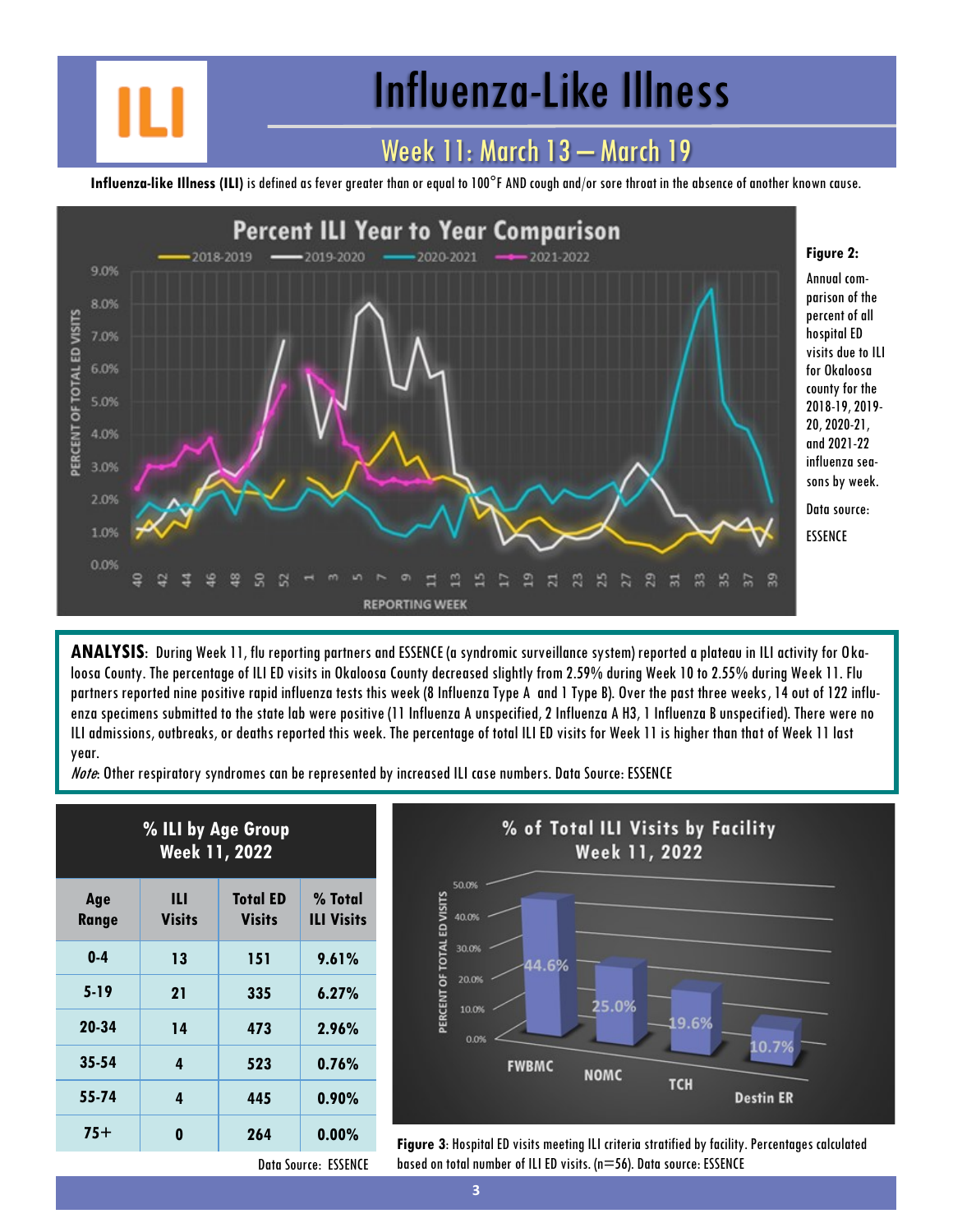## Syndromic Surveillance

### Week 11: March 13 - March 19







#### **Week 11—Fort Walton Beach Medical Center**

| <b>Age Range</b> | <b>Top Syndrome</b> | <b>Total ED Visits for</b><br><b>Syndrome</b> |
|------------------|---------------------|-----------------------------------------------|
| $0-4$            | GI                  | 22                                            |
| $5-19$           | GI                  | 33                                            |
| 20-34            | GI                  | 51                                            |
| $35 - 54$        | GI                  | 48                                            |
| 55-74            | GI                  | 27                                            |
| $75+$            | <b>INJURY</b>       | 22                                            |

#### **Week 11—North Okaloosa Medical Center**

| <b>Age Range</b> | <b>Top Syndrome</b> | <b>Total ED Visits for</b><br><b>Syndrome</b> |
|------------------|---------------------|-----------------------------------------------|
| $0 - 4$          | <b>FEVER</b>        | 7                                             |
| $5-19$           | <b>INJURY</b>       | 14                                            |
| 20-34            | GI                  | 15                                            |
| $35 - 54$        | <b>INJURY</b>       | 16                                            |
| 55-74            | GI                  | 13                                            |
| $75+$            | <b>RESP</b>         | ו ו                                           |